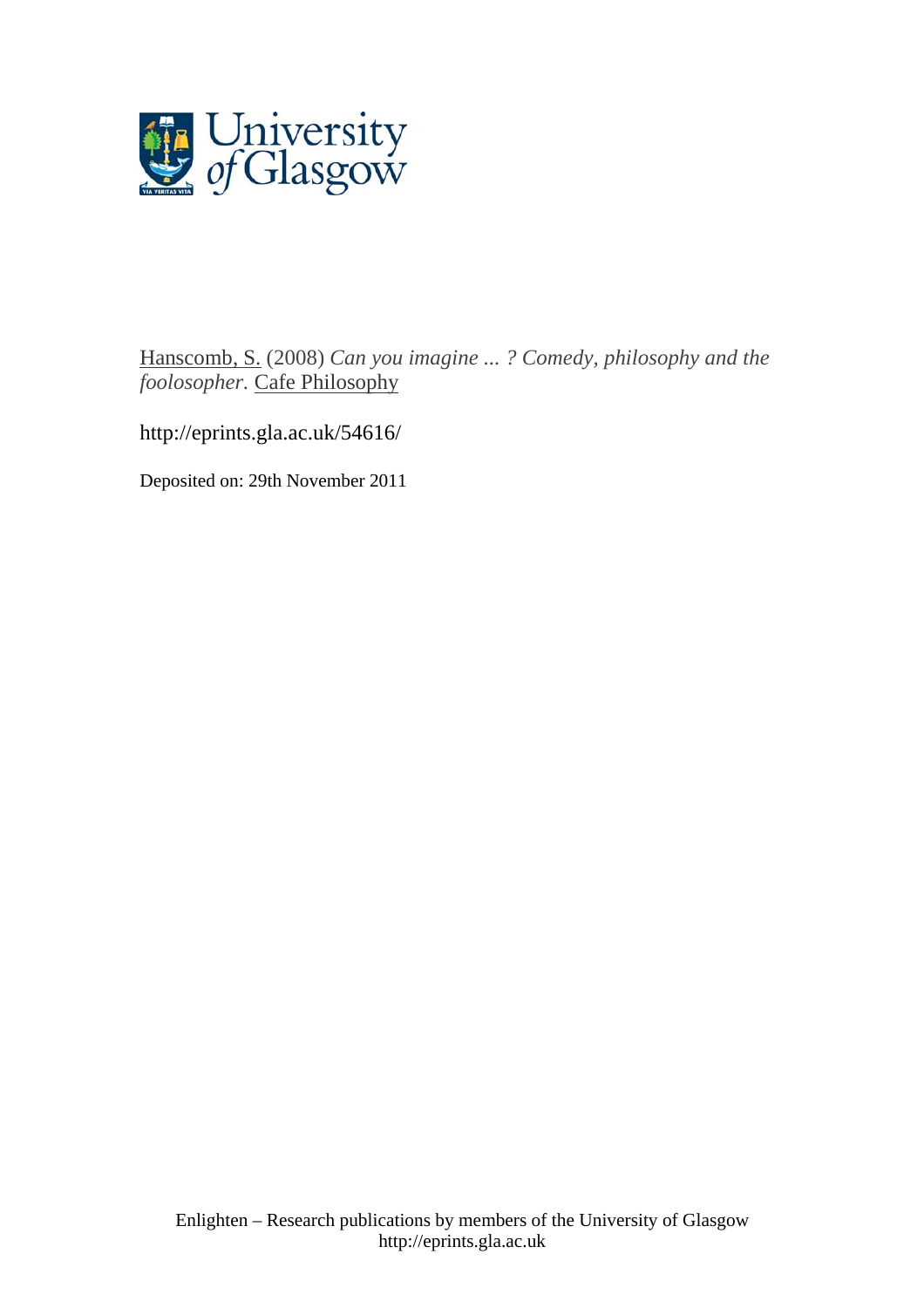# **Can you imagine …? Comedy, philosophy and the 'foolosopher'**

'Reality is the leading cause of stress among those in touch with it.' (Lily Tomlin)

'Our laughter is our acceptance of the thing in its incomprehensibility. It is the acceptance of …a world that is endlessly incomprehensible, always baffling, a world that is beyond us and yet our world.' (Ted Cohen<sup>1</sup>)

How many Heracliteans does it take to change a light bulb? None, it's changing anyway (anon)

\_\_\_\_\_\_\_\_\_\_\_\_\_\_\_\_\_\_\_\_\_\_\_\_\_\_\_\_\_\_\_\_\_\_\_\_\_\_\_\_\_\_\_\_\_

 *I'm sitting in the front row at the Comedy Store in London. I'm nervous. Socrates is on stage. He's in full flow and looks like he's about to start engaging*  with the audience: "Where are you from and do you think virtue can be taught?" *that sort of thing. I'm saved at the last though, and not for the first time. Just as Socrates has me in his sights Diogenes wanders up on all fours, contorts his face and leaves his smelly calling card. Some people are disgusted and leave, some fall about laughing, Socrates looks resigned and produces a plastic bag and spade from his robes. Other acts appear from back stage to see what the fuss is about. One slips over in it and is spared a bloody nose only by springy facial hair. Just as I'm about to see who it is, I wake up.* 

 My interest in the relation between philosophy and comedy does not stem originally from a list of attributes or roles they share, but rather from an intuition that something important is implied by the fact that they might share anything at all. I will begin with a quote that captures this central intuition from Robert Nye's novel *Falstaff* [.2](#page-1-1)

Philip of Macedon kept a court fool. Philip of Macedon kept a court philosopher. Philip of Macedon was wondrous wise. Philip of Macedon would have been wondrous wiser to have kept one man*: a foolosopher.*  Father, I stand on my head and I turn *your* world upside down.

... Father, has anyone ever worked out why - of all those 100 knights who set out from king Arthur's court to seek the Holy Grail - it was Parsifal who found it? Parsifal.

The name means *Perfect Fool*.

<span id="page-1-1"></span><span id="page-1-0"></span><sup>1</sup> *Jokes: Philosophical Thoughts on Joking Matters*. University of Chicago Press, 1999, p. 60. 2 pp. 347-9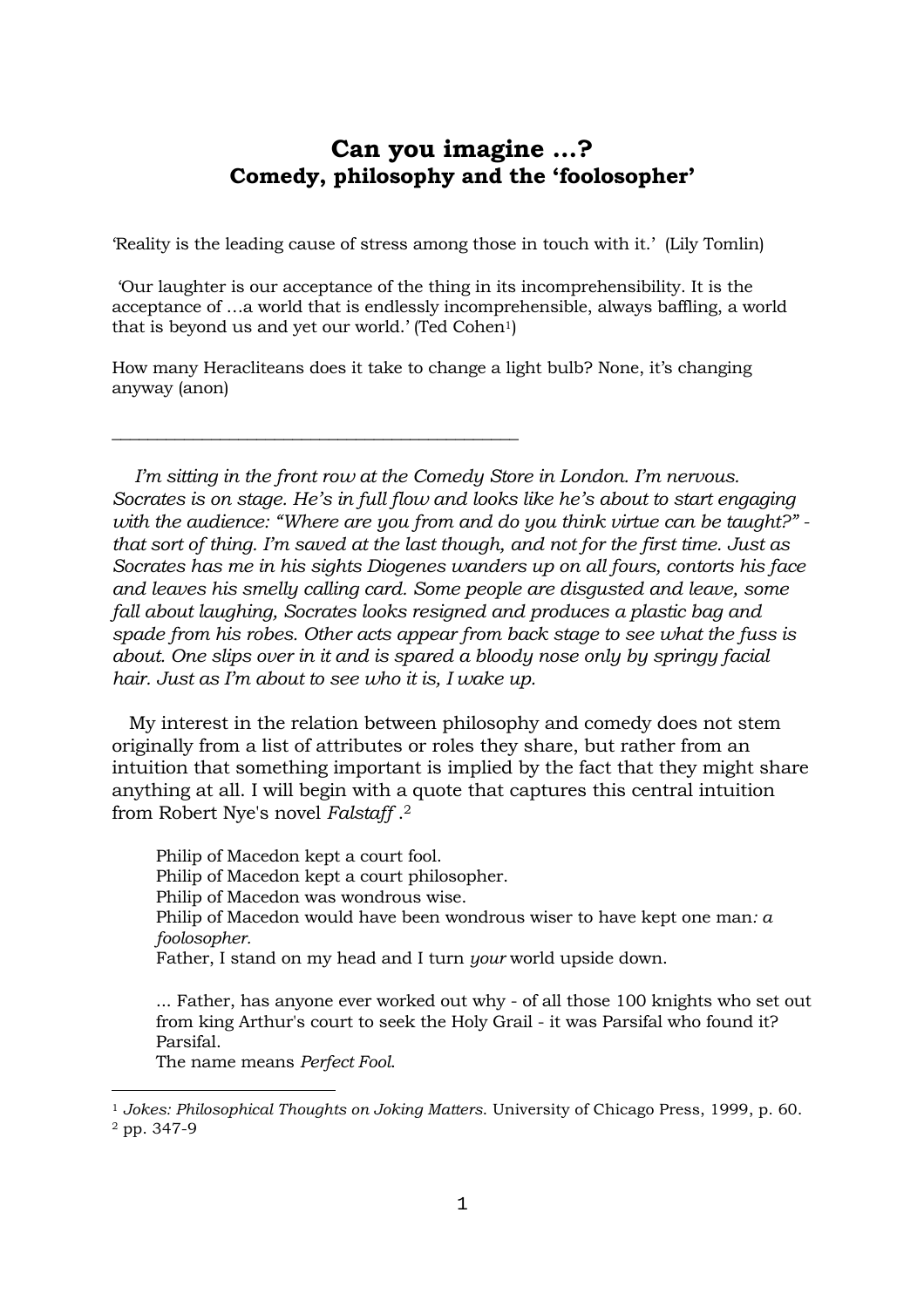If there is any truth in this it is ill-defined. I suspect there is, and I suspect it's something that can be illuminated by an analysis of points where the world of 'wise men' (specifically philosophers) and world of humorists meet. My investigation will start by surveying and offering a loose taxonomy of philosophy's uptake into comedy by comedians and comedy writers like Monty Python, Woody Allen, Douglas Adams, Steve Martin, Harold Ramis, Bill Hicks and Mark Steel. After an initial and brief consideration of laughs to be found in philosophy (okay, yes, I know, how could this be anything but brief) I will then pursue two lines of enquiry that I hope will flesh out the intuition that has inspired this essay: the first, under the heading 'Can you imagine?' asks what philosophy and comedy have in common; and the second - 'The return of the foolosopher'- speculates on the possibility of a virtuous type associated with a form of life that combines the two.

#### **Philosophy in comedy**

 As far as intrusions of serious or academic ideas into other genres, and in particular popular culture go, philosophy doesn't fair too badly. With comedy perhaps its most persistent and explicit appropriation has been via Monty Python. The Philosopher's Drinking Song' is perhaps the best known,<sup>3</sup> their sketches included a couple of philosophers' football matches and the appearance of Karl Marx on a quiz show, and their increasingly serious interest in philosophical subject matter is revealed in *The Life of Brian* and *The Meaning of Life* (e.g. the philosophical discussions restaurant). More recently, some of the most impressive and direct comedy-philosophy crossover material can be found in the *Mark Steel Lectures*[.4](#page-2-1) Stand up and writer Steel humorously explains the ideas of various thinkers and activists including Aristotle, Descartes, Paine and Marx without unduly compromising accuracy or a sense of their significance. A filmmaker and former stand up who famously combines philosophy and humour is of course Woody "I'm not afraid to die. I just don't want to be there when it happens" Allen. Philosophers are regularly name-checked, and philosophical ideas are at the heart of works like *Hanna and Her Sisters*, *Crimes and Misdemeanors*, and the short play *Death.[5](#page-2-2)* In a sense though (a sense I'll say more about shortly) all his films count since he is the embodiment of existential self-alienation. Two other brilliant comic take on big, existential questions have been the David Nobbs BBC sitcom *The Fall and Rise of Reginald Perrin* and Rolf de Heer's 1994 film *Bad Boy Bubby*.[6](#page-2-3)

<span id="page-2-0"></span><sup>3</sup> Aristotle, Aristotle was a bugger for the bottle, and Hobbes was fond of his dram; Rene Descartes was a drunken fart: "I drink therefore I am" etc.

<span id="page-2-1"></span><sup>4</sup> On BBC radio and TV between 1999 and 2006.

<span id="page-2-2"></span><sup>5</sup> Which can be found in his book *Without Feathers.* 

<span id="page-2-3"></span> $6$  A note of caution: you have to wait for the comedy in this film, and it's a relief when it comes. The first part is depressing and potentially disturbing and we can't be surprised when later on in the film an enlightened Bubby describes God as a 'useless cunt.'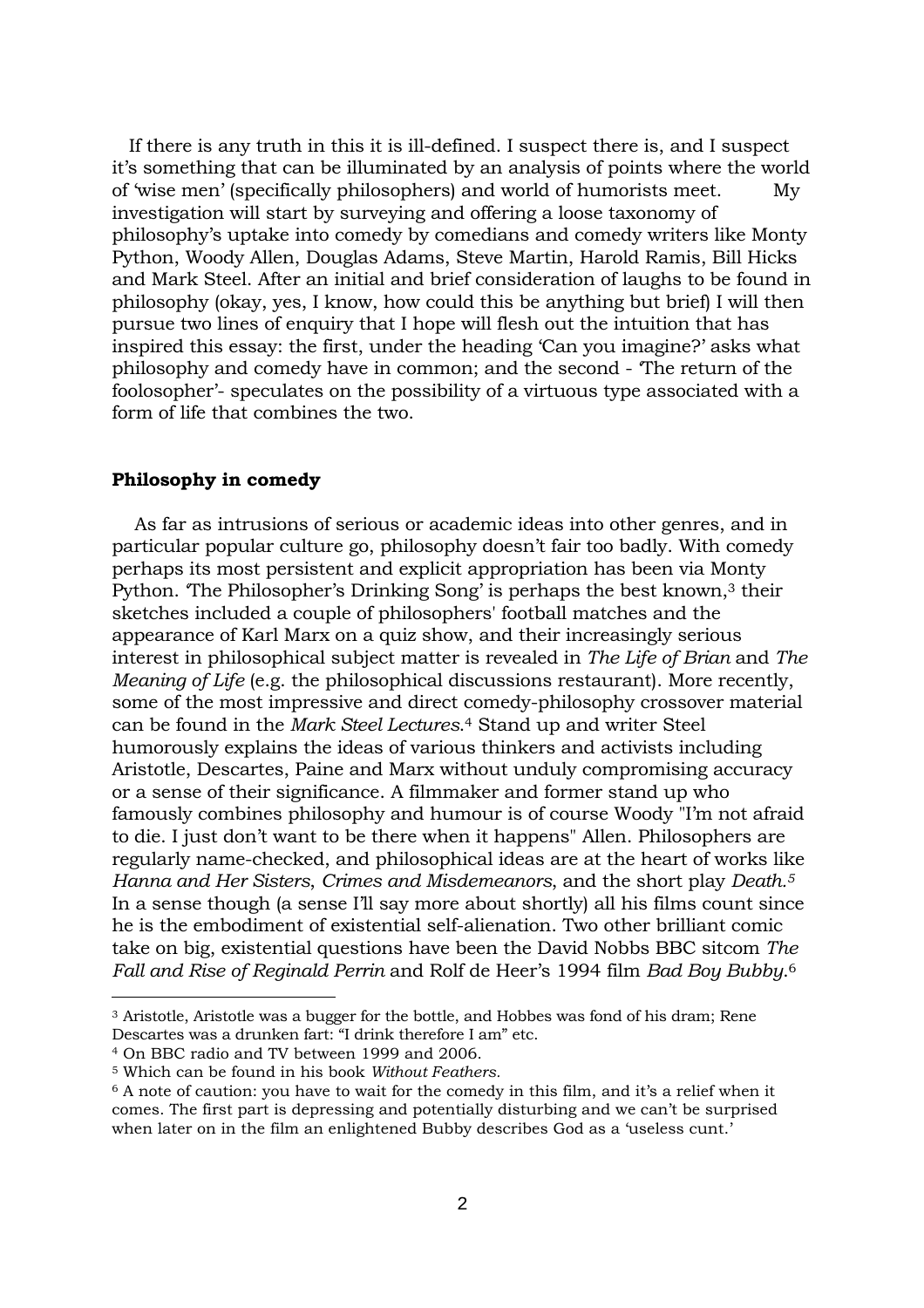More recently existential alienation and anxiety are not only central to the plot of David O. Russell's 2004 American film comedy *I ♥Huckabees*, but are dealt with by name and in an analytical fashion.[7](#page-3-0) One of the stars of *Huckabees*, Lily Tomlin, is known for insightful philosophical one-liners like 'we're all in this together, by ourselves', 'reality is nothing but a collective hunch', and 'forgiveness means giving up all hope of a better past'.

 A couple of films, the plots of which pivot on philosophical thought experiments, are one time philosophy major Steve Martin's *All of Me* (where two identities - a male and a female - inhabit the male's body, and which also stars Lily Tomlin) and *The Man with Two Brains* (where the male lead falls in love with a brain in a vat and looks for the perfect body to transplant her into). Also dealing with personal identity is Harold Ramis' *Multiplicity*, and his excellent *Groundhog Day* is premised on Nietzsche's 'eternal recurrence'.

 In comic literature Douglas Adams deserves a mention for ideas like the egoshrivelling 'total perspective vortex' and the veggie-challenging animal that wants to be eaten (both in *The Restaurant at the End of the Universe*), and various topics and arguments from applied ethics and political philosophy regularly appear in the satirical work of Lenny Bruce (freedom of speech, pornography), George Carlin (Marxism), Bill Hicks (drug and gun legislation, freedom of speech, pornography, abortion, paternalism, euthanasia, creationism, business ethics<sup>8</sup>), Ben Elton (business ethics, the environment, drug legislation), Mark Steel (Marxism, economic philosophy, sexism), Mark Thomas (business ethics), Michael Moore (business ethics, gun legislation), *The Simpsons* (business ethics, sexuality and politics), *Seinfeld* (amoralism, acts and omissions (Good Samaritan Law), feminism), *South Park* (freedom of speech, sexual politics, genetic engineering), Rob Newman (anti-capitalism), and Marcus Brigstock (environmental ethics). Hicks, perhaps, needs special mention because a posthumous compilation of his routines is actually called *Philosophy*. In this case the term is slightly misleading in that it refers more to the "here's my philosophy" sense of the term than its more formal meaning. But it is nevertheless true that Hicks, as indicated, is constantly addressing topics of interest to applied ethics, and sometimes – though admittedly with plenty of comedic licence - he argues philosophically. That he was also a lonely, introspective, rebellious figure in the mould of great existentialist thinkers like Kierkegaard and Nietzsche is relevant as well (more on this later)[.9](#page-3-2)

 Counting applied ethics topics as philosophy runs the risk of lumping in any intellectual or political subject matter under this banner. This is a tendency of popular philosophy books and one I'd prefer to avoid here. There are examples of genuine ethical/conceptual enquiry in the work of the those

i

<span id="page-3-0"></span><sup>7</sup> I am tempted also to mention here Buzz Lightyear's existential crisis in *Toy Story*. 8 When I refer to business ethics I mean issues that fall under the heading of marketing

<span id="page-3-1"></span>communications like the creating of wants and vulnerable consumers; and also fair trade, externalities and employee relations.

<span id="page-3-2"></span><sup>9</sup> Henry Rollins (self-confessed *Übermensch* wannabe) could be described in a similar way.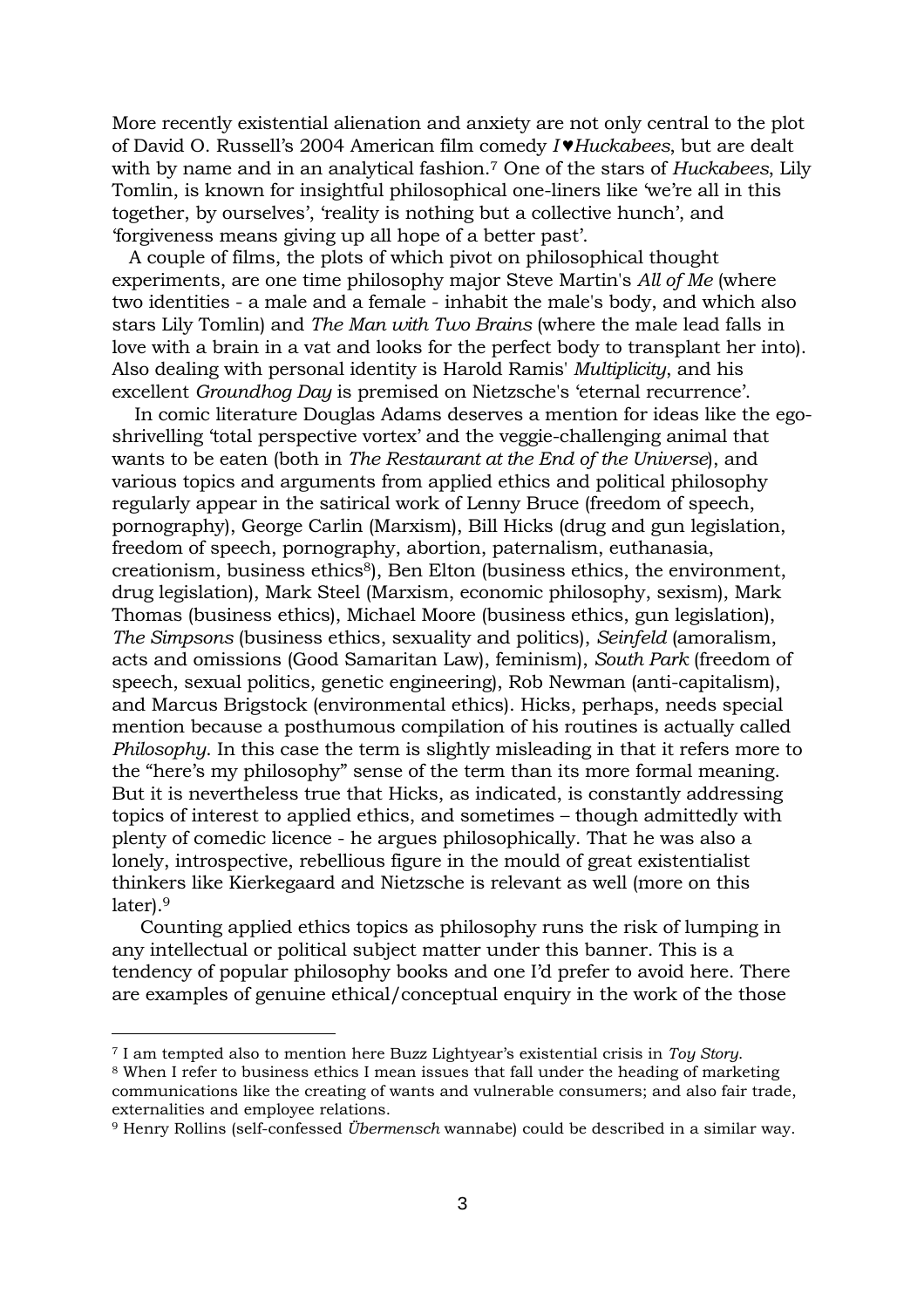listed, but books like *The Simpsons and Philosophy*[,10](#page-4-0) *South Park and Philosophy[11](#page-4-1)* and *Seinfeld and Philosophy*[12](#page-4-2) can stray beyond this, or quite often philosophical analysis is being applied externally, as it were, to the characters and plots in question. Once in this realm, then pretty much any richly detailed text (comedic or otherwise) can be seen as philosophical in some respect or other. I'm not unsympathetic to this approach at all, but equally I need to keep this investigation within reasonable boundaries. Those boundaries are, I hope, clearly enough demarcated by paradigm cases of philosophy references and/or analysis in comedy such as Monty Python, Mark Steel, Steve Martin, Harold Ramis, Woody Allen, and *Huckabees* examples previously mentioned. In these cases comic artistes have been possibly educated in, and certainly moved and intrigued enough by, unambiguously philosophical subject matter that is central to a specifically philosophical canon and to current, specifically philosophical, academic interests. From there the circle extends to the unmistakeable existential reckonings of, say, Douglas Adams, *Reginald Perrin* and *Bad Boy Bubby* (and perhaps Bill Hicks and his one-time imitator Denis Leary), and then to the socialcritiquing/applied ethics territory typified more by generic intellectual ethical and political deliberation than by a specifically philosophical theory and methodology.

# **Comedy in philosophy**

 It's worth inquiring at this point: are philosophers funny? The short answer is no. Were I being glib I might suggest we can laugh *at* some of their ideas – George Berkeley, behaviourism and certain post-modernists, to name a few – but rarely *with* them. But nor, of course, do we expect to. In the first place most philosophers these days are academics, and the university is a serious place. It aims at truth and practical solutions, not at entertainment. In the second place, the subject matter of philosophy has a quite particular weightiness to it, and if we are to attach a tone to the theories it throws up (and indeed its conspicuous lack of sturdy theories in the face of massively important questions) it is one of anxiety and gloominess more than anything (e.g. determinism, the death of God, scepticism, moral relativism). In short, laughs are at best an epiphenomenon of philosophy and academic pursuits in general, not their aim. If a form of emotional response is aimed at then it's something that must be provoked by breakthroughs of understanding - 'eureka' moments of insight and sometimes, we can hope, wonder (though these are more common in natural science than philosophy I suspect).

 Philosophy and other academic work is not art. Basic to art is its immediate and often emotional impact on its audience, not through intellectual

i

<span id="page-4-0"></span><sup>10</sup> William Irvin et al (Eds.), 2001

<span id="page-4-1"></span><sup>11</sup> Robert Arp (Ed.), 2006

<span id="page-4-2"></span><sup>12</sup> William Irvin (Ed.), 1999.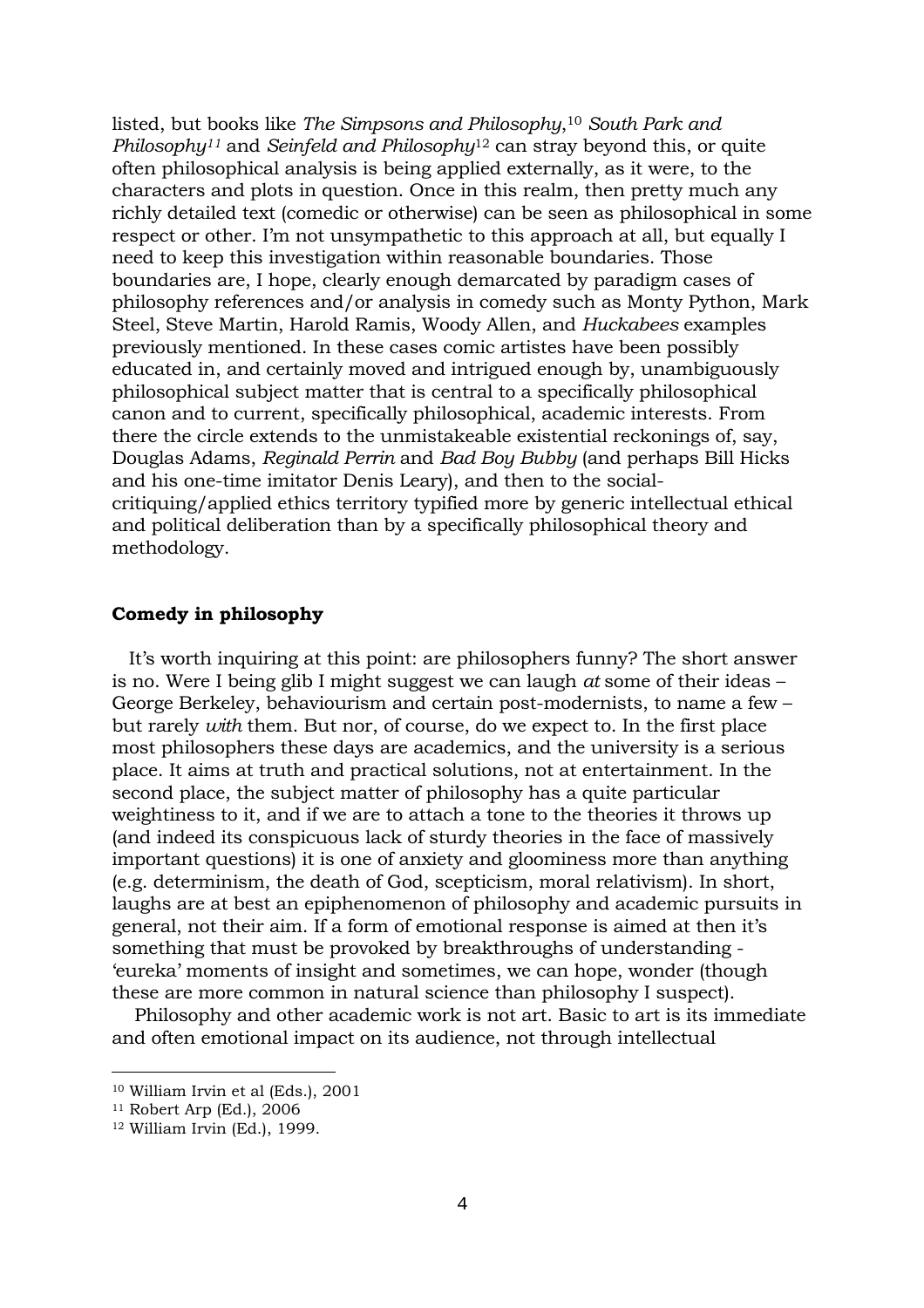understanding but through the artistic form. Jokes and humour have fairly clear forms; central to them are techniques designed to elicit laughter for its own sake. Most who write about the nature of humour agree that it requires exaggeration, incongruous events and unexpected twists. To make people laugh you build them up to anticipate one thing then deliver another. Academic work on the other hand aims not only to intellectually illuminate, it aims to do this by reductive methods. Reductive methods are intellectually taxing; they doggedly engage reason like nothing else. Twists and incongruity of the kind found in humour are singularly not on the agenda. Academic rigour is the virtual opposite of artistic immediacy.

 The long answer is that some of us will at times have laughed along with certain philosophers. There are of course bound to be many examples I've forgotten or not come across, and I should add that here I'm not referring to how funny philosophers can be when teaching and lecturing[.13](#page-5-0) In terms of their writings, however, Jim Hankinson's excellent *Bluffer's Guide to Philosophy*[14](#page-5-1) is worth mentioning, even though I suppose it's more a work of comedy than an introduction to philosophy. Within philosophy 'proper' the following rant by the sane (but rejected and embittered) Nietzsche on marriage in *On the Genealogy of Morals* would not sound out of place in a Hicks or Leary routine:

 ... every animal abhors ... every kind of intrusion or hindrance that obstructs or could obstruct this path to the optimum ... Thus the philosopher abhors *marriage* ... - marriage being a hindrance and calamity on his path to the optimum. What great philosopher hitherto has been married?

 Heraclitus, Plato, Descartes, Spinoza, Leibniz, Kant, Schopenhauer - they were not; more, one cannot even *imagine* them married. A married philosopher belongs *in comedy*, that is my proposition - and as for that exception, Socrates - the malicious Socrates, it would seem, married *ironically*, just to demonstrate *this* proposition[.15](#page-5-2)

 One point to make about this is that Nietzsche, especially by today's dry and exacting standards, was not a normal philosopher. Deliberately provocative books, written in unusual styles, on a wide range of subject matter that included cultural critique and autobiography place him apart from orthodox academics.

 A second point is that this passage isn't exactly a classic from the otherwise well-pawed-over pages of the *Genealogy*. In his writings Nietzsche regularly takes time off, becomes carried away with himself. Included in his works are plenty of passages that are unimaginable in modern academic philosophy, and this is one of them. It's emotional, and it's very personal. Like art.

 My overall point is that where we find humour in philosophy it's usually in the context of 'time off' or an aside. Given what I've said, this is to be expected;

<span id="page-5-0"></span><sup>13</sup> Often very funny in my experience.

<span id="page-5-1"></span><sup>14</sup> Oval Books, 2007 (New Ed.). Though this is admittedly a comic rather than an academic introduction.

<span id="page-5-2"></span><sup>15</sup> *On the Genealogy of Morals*, p.543 (in Kaufmann (Ed.) *Nietzsche: Basic Writings*)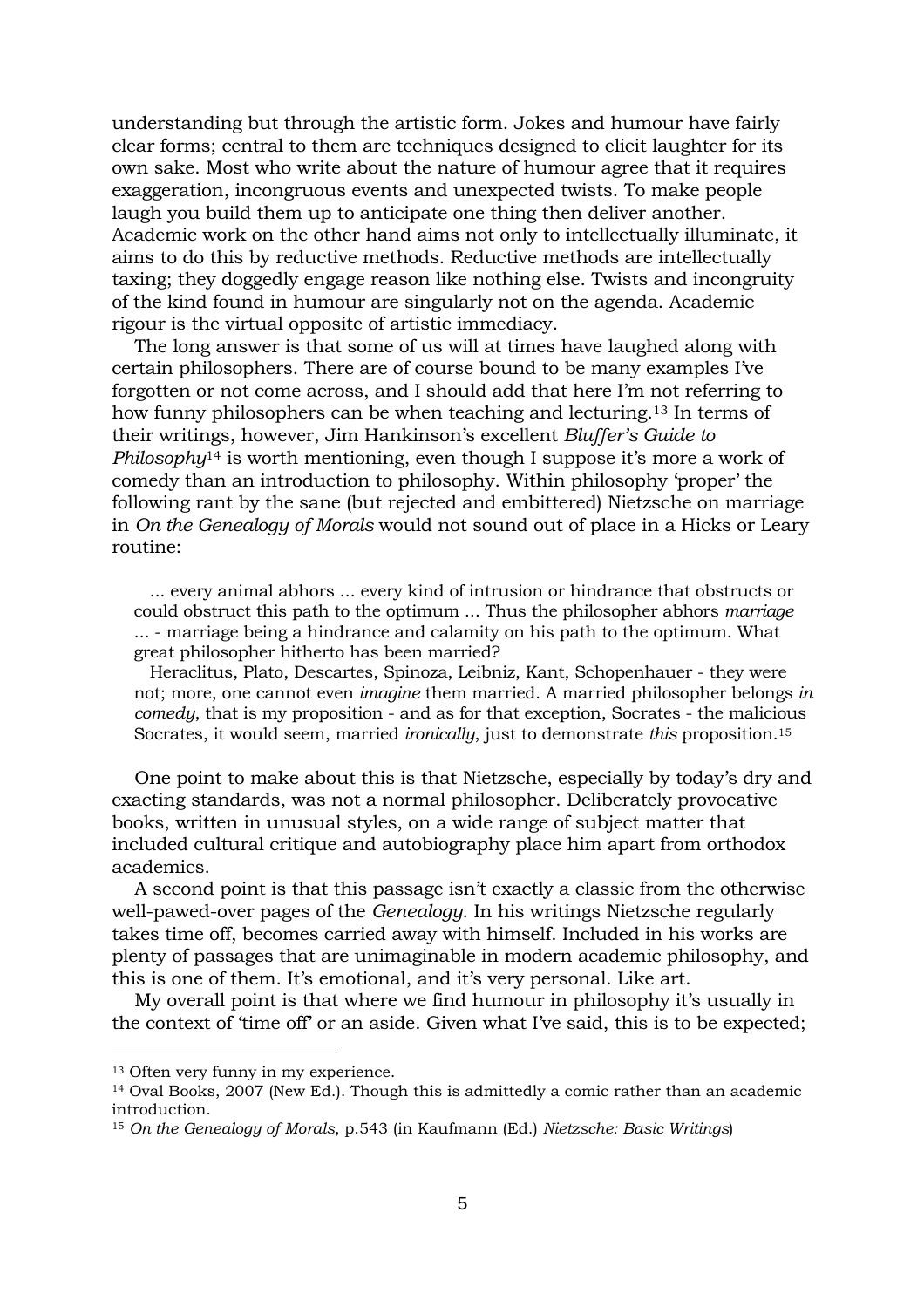in fact it's just obvious. More interesting is that in comedy too we sometimes find that philosophy (or other intellectual material) can be set aside from the central form of the comedy. A pattern that can emerges is an oscillation (sometimes uneasy, sometimes not) between the funny material and the philosophical material; a situation epitomised by Hicks who, on a number of occasions when he started getting intellectually deep, felt the need to inform his lulling audience that there were indeed 'more dick jokes on the way.' (A line which itself raises a laugh and thus buys more time for his intellectual train of thought.)[16](#page-6-0) Performers like Henry Rollins, Mark Steel, Michael Moore and Mark Thomas sometimes seem to have dropped the comedy altogether in favour of polemical essays, rants and investigations. We might even suggest that some of Python's later work promotes thought-provocation over laughs.

 Unlike with philosophy though, this is not a requirement. As I hope the examples previously listed and discussed demonstrate, philosophy can simply provide good comic material. In fact the seriousness *itself* of philosophy can enhance the comedic effect, as we will see in the next section.

## **Can you imagine …?**

i<br>Li

 What allows for this alliance between philosophy and comedy? There are two, related, reasons I want to highlight: the first is a shared interest in extreme, ridiculous and surprising scenarios; and the other is an attraction to the dark underbelly of the human condition.

 As the Nye quote indicates, both philosophy and comedy are in their own way transcendent; they benefit from the occupation of rare or high ground from which to assess, tease, cut down to size, ridicule, or put to shame fuzzy, unproven, blinkered or arrogant people, policies and points of view. They share a methodology that licences disruptive or even subversive perspectives on the everyday behaviours and assumptions that we are routinely immersed in. Comedy shares with philosophy a predisposition to strip the world naked. Once skilled observation, satire, sarcasm or surrealism sink their teeth into a subject it is unsettled and transformed, much as the rational basis for our deepest beliefs are when faced with philosophical scepticism.

 What gives comedy this licence? It seems to have something to do with the power that absurd and caricatured situations have to make us laugh. As Freud explained it,<sup>17</sup> part of the appeal of jokes and other forms of humour is that they liberate us from the constraints of culture and material or logical necessity. They offer us 'can you imagine?', 'did you ever notice?', or plain silliness (ranging from slap-stick to the meaningful spontaneity and chaos of

<span id="page-6-0"></span><sup>&</sup>lt;sup>16</sup> Ben Elton has used a very similar line in his 1989 tour. (I'm not sure if this was inspired by Hicks or just a coincidence.)

<span id="page-6-1"></span><sup>17</sup> See *Jokes and their relation to the unconscious* (1905)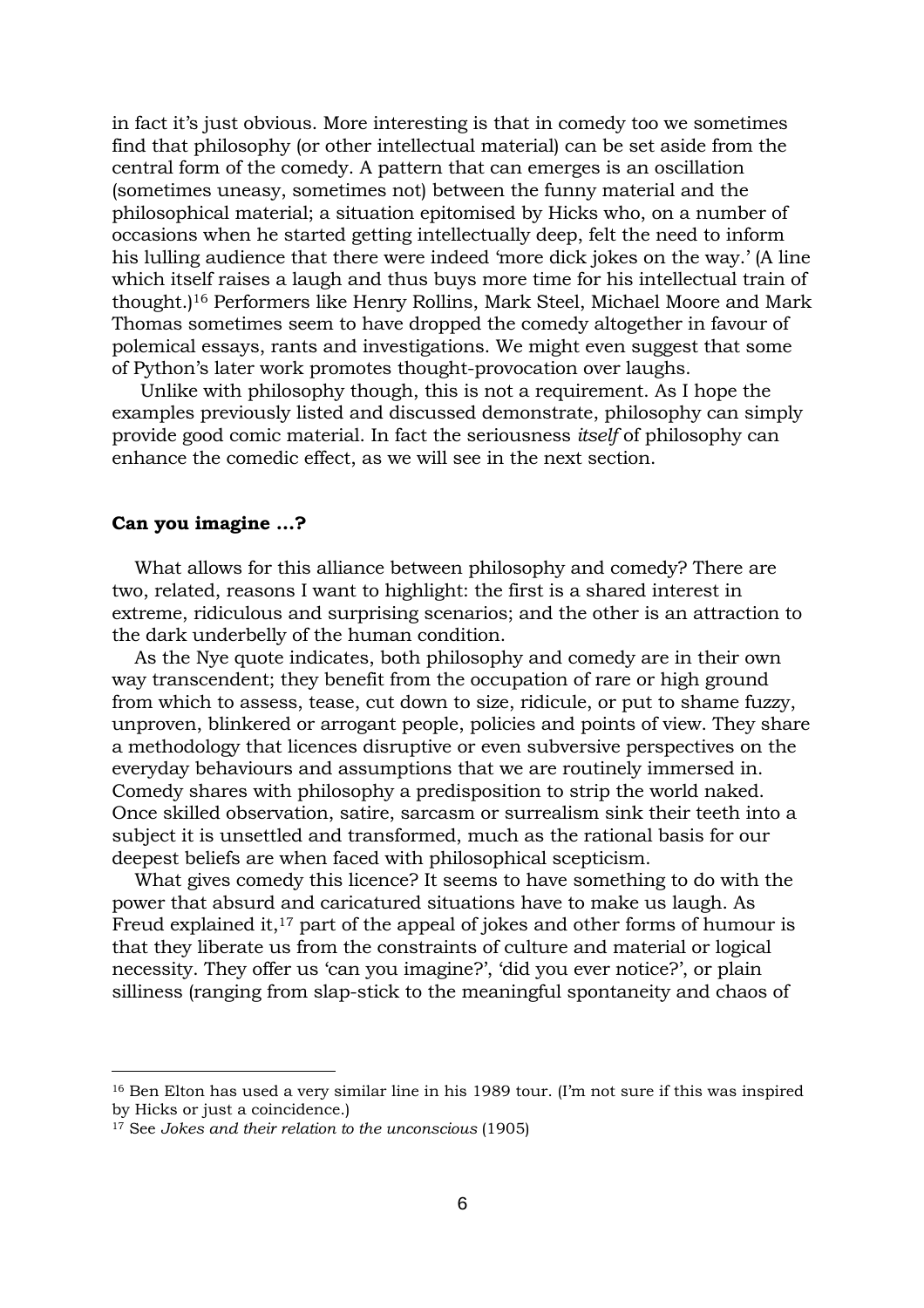Dada, surrealism and absurdist theatre<sup>18</sup>). Academically speaking, if 'did you ever notice?' has parallels with the social sciences (especially psychology), then philosophy is surely the place to look for 'what if …?' and 'can you imagine …?'. Consider thought experiments and analogies like Plato's cave, the Cartesian dream and demon devices, Locke's intelligent parrot, Hume's botchjob gods, Schopenhauer's porcupines, Nietzsche's eternal recurrence, Neurath's boat, Thomson's famous violinist, Rawls' veil of ignorance, Nozick's experience machine, Putnam's brain in a vat, Dennett's 'Where am I?', Harris' survival lottery, Searle's Chinese room, philosophy of mind's zombies and mutants, Goodman's grues and bleens … It's a long list. Philosophy not only likes to perform its analytical task by laying-bare the essential features of life via such bizarre examples, in doing so it often guides us to some bizarre and disturbing conclusions. It's a violent business.

 Comedy too can be violent. Its equivalents of this extreme methodology include the visual caricatures (or grotesques) of Alfred Jarry's *Ubu* plays (and the John Clancy's excellent recent adaptation *Fat Boy*)[19;](#page-7-1) cartoonists like Ralph Steadman and Steve Bell ('If' in *The Guardian*); puppeteer and cartoon impressionists like *Spitting Image* and Parker and Stone; satirists like Bill Hicks and Chris Morris; films like *The Life of Brian* and *Bad Boy Bubby.* The subject matter of these pieces need not be philosophical, but that comedy practitioners might be drawn to such subject matter becomes all the more understandable, even predictable.

 The other central feature that I see comedy and philosophy as sharing is a partial upshot of this first one. The violence spoken about requires some kind of response; perhaps some kind of consolation or even protective device. Laughter can be just this. As a comedian you are perhaps more inclined to be drawn to and flirt with such questions because you are equipped with a way of dealing with them, and sharing this with an audience adds the protection of solidarity. Comedy becomes a form of 'release' for (often) unconscious anxieties in the face of life's metaphysical horrors and absurdities: death, the contingency and fragility of our values and projects, our ultimate aloneness, the teleological bereftness of the universe and so on. 'The secret of comedy is sadness. Bleakness' says Eric Idle<sup>20</sup>, and in the words of one contemporary philosopher,

Humour in general and jokes in particular are among the most typical and reliable resources we have for meeting these devastating and incomprehensible

<span id="page-7-0"></span><sup>&</sup>lt;sup>18</sup> Two relatively modern examples of subversive and surrealist comics are the late American comedian and actor (and situationist?) Andy Kaufmann, and Britain's Simon Munnery (*League Against Tedium*)

<span id="page-7-1"></span><sup>19</sup> Sitcoms like *The Young Ones* and *Bottom* continue the tradition of the 'grotesque', as do Peter Jackson's first two films, *Bad Taste* and *Brain Dead.* 

<span id="page-7-2"></span><sup>20</sup> *The Road to Mars* (London: Boxtree, 1999) p.30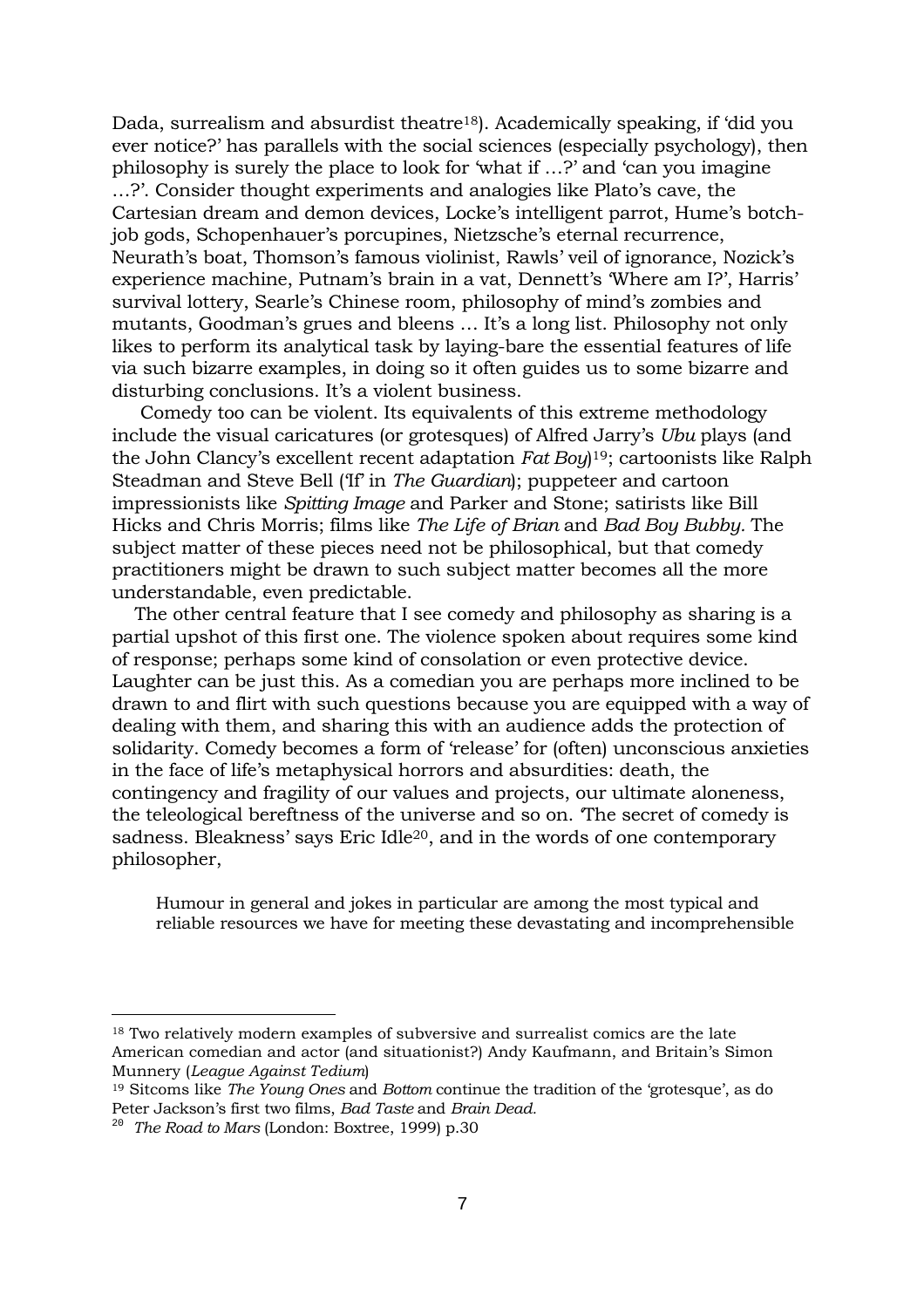matters. … When we laugh … we can dwell with the incomprehensible without dying from fear or going mad.<sup>21</sup>

 A focus on philosophical subject matter can also turbo boost the incongruity or 'derailing' factor found in so much comedy. Through the law of three; 'and then I got off the bus',<sup>22</sup> or some other device the audience is built up to expect one thing but another is delivered, and this is particularly effective if it involves an emotional shift as well. Consider the following passage from Denis Leary's 1992 Edinburgh Fringe routine (and subsequent book) *No Cure for Cancer*:

 Soon - very soon - after you have a kid there's an immediate slap in the face. Reality cologne. Life is no longer about luxury. It's not stereo's and CD players and Jeep Cherokees. It's the basics. Food and shelter. Hot and cold. Sleep and faeces. Urine. Blood. Then there's a wave that washes over you. You find yourself in a dimly lit room, late at night, staring down into the crib whispering. "Look at this. Look at this creature. Look at this sinless, cold-sober, empty little vessel ... waiting to be filled up with ingredients ... and it's up to me and my wife. We can fill him up with anything. Love or hate. Or indifference."

Then it's just a short hop, skip and jump to the other line of thinking: "Oh. Now I see. Now I know why I have a responsibility to the planet. Because I want my son to have a better life."

 I'm not a guy who gets involved. I deal in angst. I deal in cynicism. I vote. But I vote pessimistically. I reserve the right to keep my distance. To judge. To point my finger and parade.

 Now I realize if I want to change the world, if it can be changed, I've got to get involved. I've got to get my hands on civil rights and all those things I supposedly believe in ... So that maybe - twenty-five years from now - he can turn to me one day ... and say "You know something, Dad? I really like this place." And I can honestly answer: "Well, son. I did my best."

And other times I think: "Hey, fuck him." I didn't break the planet okay ... "[23](#page-8-2)

<span id="page-8-2"></span>23 pp.119-120

i<br>I

<span id="page-8-0"></span><sup>21</sup> Ted Cohen, *Jokes: Philosophical Thoughts on Joking Matters* (University of Chicago Press, 1999) pp. 40-41

<span id="page-8-1"></span><sup>22</sup> Stewart Lee and Richard Herring (*This Morning with Richard not Judy*). Lee and Herring are sometimes the Penn and teller of comedy – exposing simple tricks and formula. In this case you casually talk about something you did the other day that is odd or gross (for example, if I say "The other day I was reading in a men's magazine about growing rates of testicular cancer and decided to have a bit of a feel around for any 'unusual lumps' …") the audience expects the setting to be private and the humour to be observational and satirical, but are derailed by this punch line ("… so anyway, ten minutes later I got off the bus."). The other example he refers to is a story about dodgy and dangerous goings on in school followed by the punch line "and that was just the teachers." Though obviously not in the forms described here, the BBC news quiz *Have I got news for you* is very fond of this style of joke.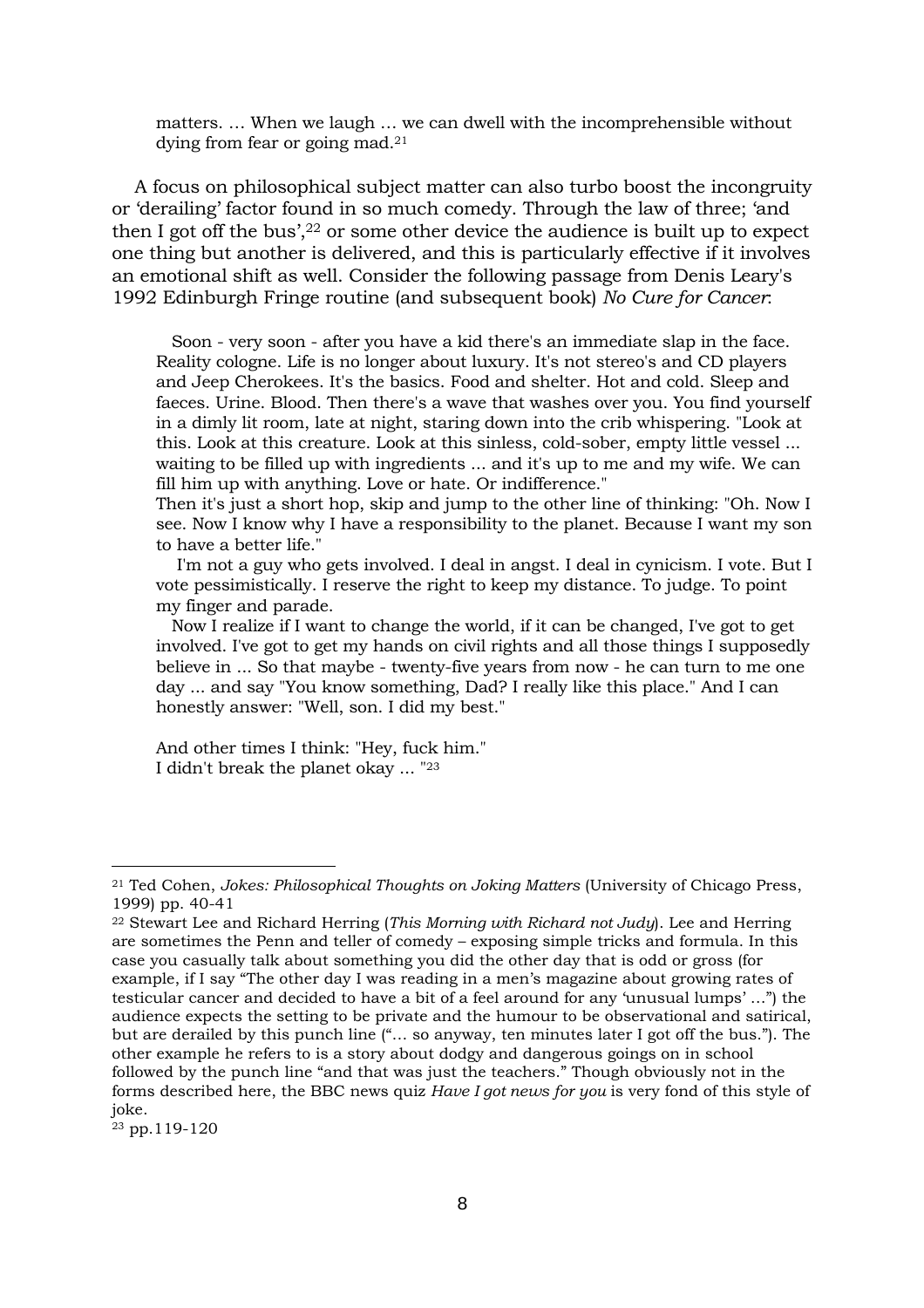The humour here comes from the distance between the expectation and emotion that is built up in us and the one that is inspired by the punch line; between a religious-type solemnity and caustic flippancy.

### **The Return of the Foolosopher**

 'I stand on my head and I turn *your* world upside down.' The comic is in a privileged position for making people think, for becoming a foolosopher. Of course, it doesn't have to be philosophical subject matter or even philosophical method that provides the material for your intelligent and controversial comedian, but I hope that what I had said above shows that the two have a natural affinity. Even if empirical investigations of government and business is the subject matter of Michael Moore, Mark Thomas, Mark Steel etc., the more comedic they are, the closer they tend to come to the *spirit* of philosophy; its 'what ifs…?' , its contrived hyperbole, its desire and ability to shock.

 I will finish with what I see as a paradigm case of a foolosopher – Bill Hicks. Perhaps most notable about Hicks from a philosophical perspective is how much he has in common with more radical philosophers like Socrates, Kierkegaard and especially Nietzsche. Socrates was an irritant, a 'gadfly' eventually swatted by the state; Kierkegaard was a harsh social critic whose writings and way of life were 'calculated to make people aware'.[24](#page-9-0) Nietzsche, as previously discussed, really was a highly emotional and expressive writer whose form is often as important as his content. He wanted to provoke and to make us 'uncomfortable['25,](#page-9-1) to make us radically reassess our lives and think for ourselves. 'Nietzsche called a spade a spade. He attacked authority, not only with indignation but also with relish and rudeness'. [26](#page-9-2) In so doing his writings are not always consistent and can be 'perplexing', politically dodgy, even 'horrifying'. Part of the explanation for this is the underlying intention; not to generate a systematic philosophy or set of values, but to encourage us to acknowledge and question the social, psychological, ideological and biological powers that shape our lives, and to take creative ownership of those lives. This method is made explicit when towards the end of the first essay in the *Genealogy* he shifts register, interrogating and baiting his hypothetical audience, beginning with

Would anyone care to take a look into the secret depths of how *ideals are fabricated*  on earth? Who is brave enough? … Very well! Here you have an unobstructed view into this dark workshop. Wait just another moment, my dear Mr Daredevil

<span id="page-9-0"></span><sup>24</sup> *Journals*. The establishment (in the form of *The Corsair* magazine) eventually turned on him as well.

<span id="page-9-1"></span><sup>25 &#</sup>x27;To make the individual *uncomfortable*, that is my task.' (cited in Solomon, *Living with Nietzsche* p. 7)

<span id="page-9-2"></span><sup>26</sup> Solomon, op cit, p.6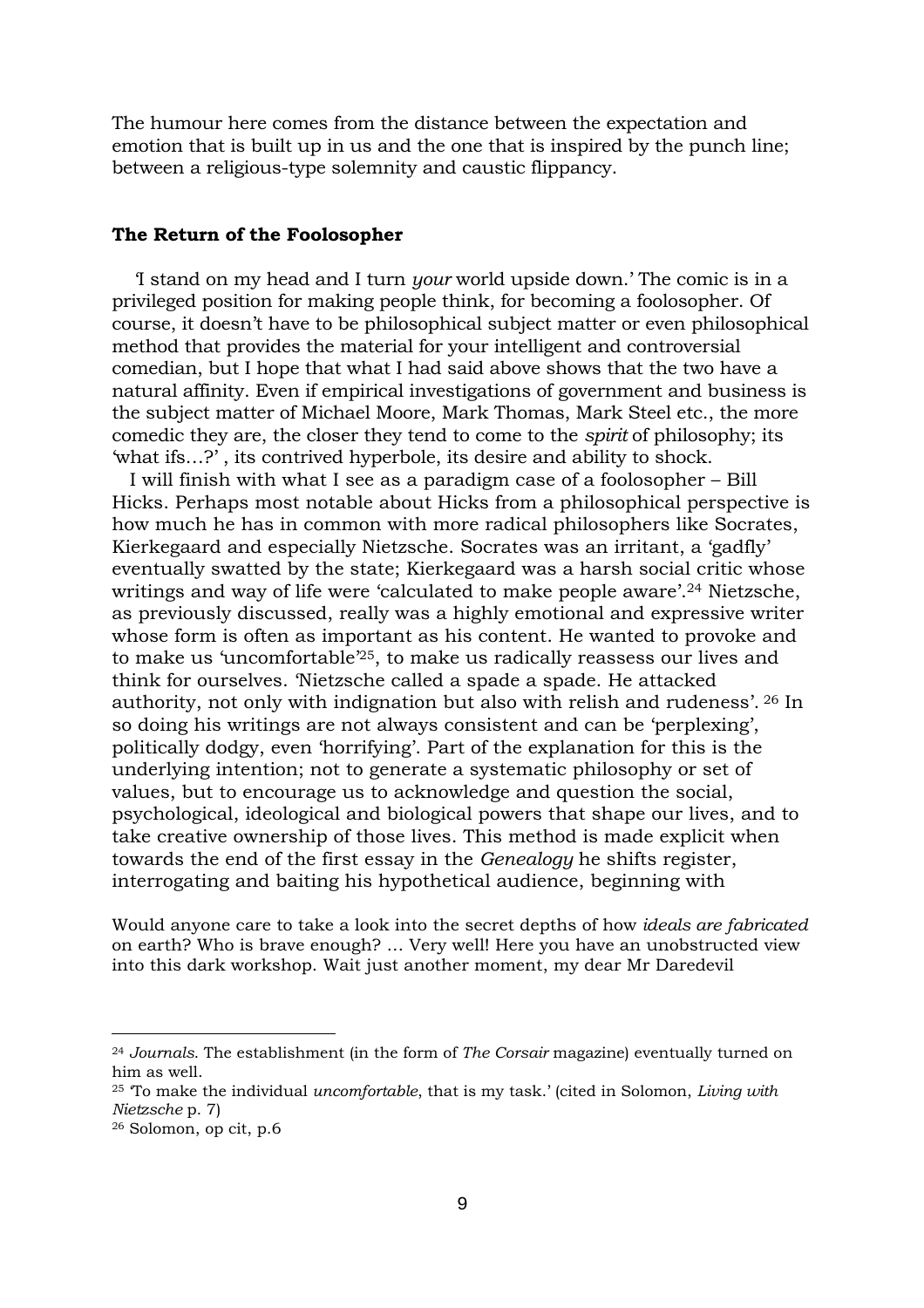Curiosity: your eyes must first get used to this false shimmering light … There! All right! Now tell us! What is going on down there? Describe what you see […27](#page-10-0)

 Hicks was fond of this approach as well. Be sceptical of the government's line, he tells us, look again at what went on in Waco. Forget all the fuss, take another look at *Basic Instinct*. That's right, it's a 'piece of shit, and that's all it is'. He knows because he sees through his 'squeegied third eye', and in a way similar to Nietzsche's relationship to Europe, Hicks wanted to 'wake America up', to 'plant seeds', to make people think and take responsibility. He was polemical, he would challenge the establishment (business, government, media, the Christian right), he didn't get into as much trouble as Lenny Bruce, or Socrates, but he was nonetheless highly controversial. Nietzsche's target was virtually as big as they come – the Western mindset and its philosophical origins - but Hicks' too was pretty sizable – a 'sleeping', dumb and hypocritical America. And like Nietzsche he settles on no system; he doesn't offer the Marxism of Carlin or Steel, or the environmentalism of Elton or Brigstock for example. Instead things stay slippery. Just as you're reaching a point in his routine where you think he's going to offer an ideological solution, humour – often quite silly - kicks in (don't offer euthanasia to old people, put them in the movies to die in action scenes; pro-lifers should picket graveyards instead of abortion clinics). You have to work it out for yourself.

 In my concluding remarks I want to suggest that the philosophical comic is an impressive person in quite a distinctive way. I have argued how humour allows them, like Nietzsche's Dionysian, to affirm 'all that is questionable and terrible in existence['28;](#page-10-1) and I have indicated – in the Nietzsche/Hicks comparison - how their polemical wings can share much in terms of style and substance, but perhaps their greatest virtue is the harmonizing of a kind of dual perspective; an ability to creatively harness what is divergent in these two domains. In a very important sense humour and philosophy, though they share a lot, are moving in diametrically opposite directions. In laughter, comedy undermines all pretentions to transcendence, rightness and superior perspectives, but in so doing affirms our immediate, interpersonal, bodily, visceral, intuitive, organic existence. Philosophy, on the other hand, undermines the lived experience through scepticism, reductionism and dry analysis, but in so doing affirms the importance of, and our affiliation to, seriousness and the search for truth. One is an art form, the other scholarly. I think that it is in light of this we can rightfully be impressed by the person who embraces and masters this antinomy, and indeed maybe this has something in common with what Nietzsche meant by 'style' [29:](#page-10-2)

<span id="page-10-0"></span><sup>27</sup> p.31 (Oxford University Press)

<span id="page-10-1"></span><sup>28</sup> *The Twilight of the Idols* (Penguin) p. 39

<span id="page-10-2"></span><sup>29</sup> Which has something in common with what Richard Rorty calls 'irony' (in *Contingency, Irony and Solidarity* (CUP, 1989)). A similar account is offered of the approach of collector of